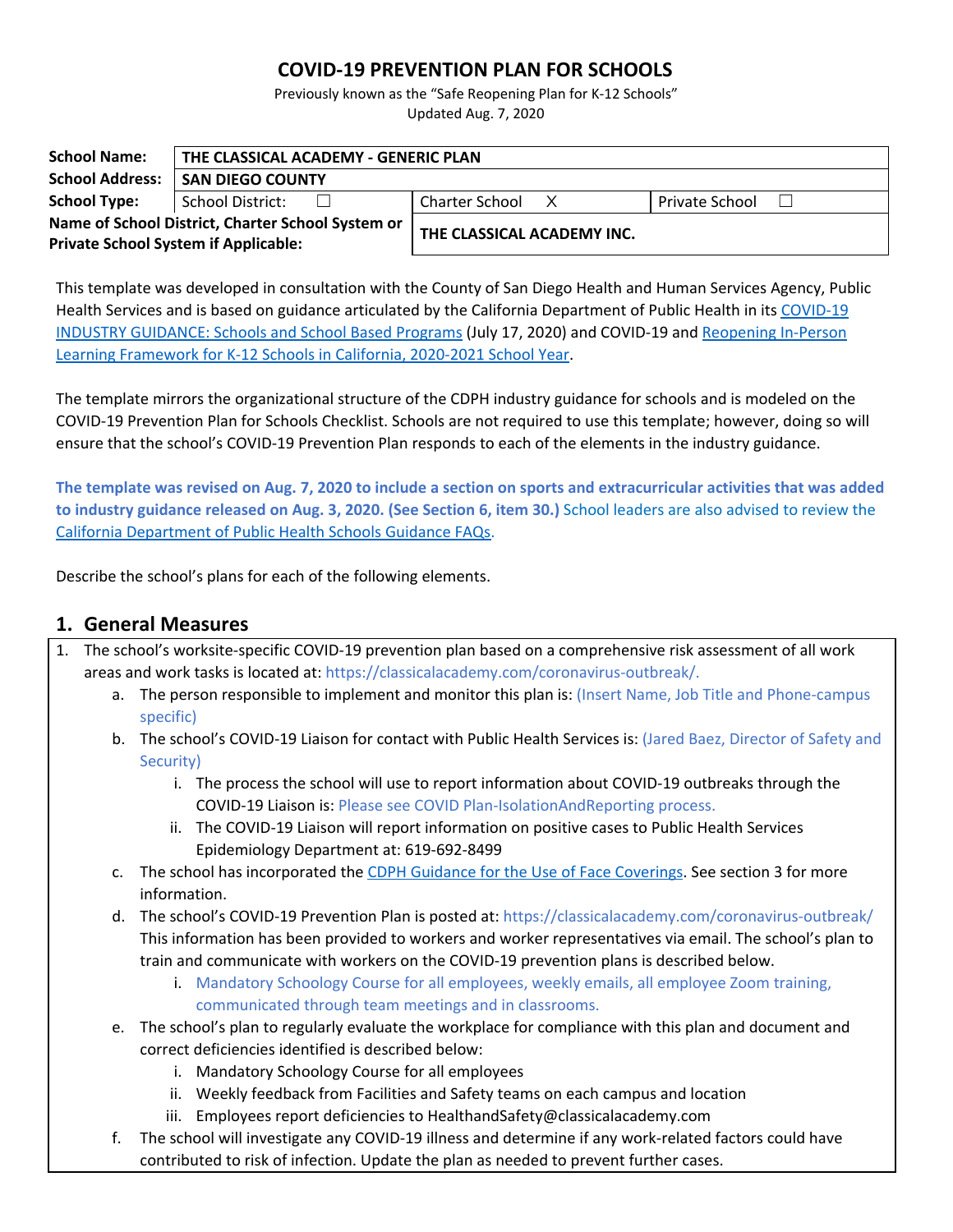- g. The school will implement the necessary processes and protocols when a workplace has an outbreak, in accordance with CDPH [guidelines](https://www.cdph.ca.gov/Programs/CID/DCDC/Pages/COVID-19/Workplace-Outbreak-Employer-Guidance.aspx).
- h. The school will identify individuals who have been in close contact (within 6 feet for 15 minutes or more) of an infected person and take steps to isolate COVID-19 positive person(s) and close contacts. (See Section 10 for more detail.)
- 2. The school has evaluated whether and to what extent external community organizations can safely utilize the site and campus resources, and will ensure external community organizations that use the facilities also follow this guidance.

We will support the utilization of campuses and facilities by outside groups only if they have created a COVID-19 policy/procedure which adheres to State and local requirements.

3. The school is prepared for the possibility of repeated closures of classes, groups, or entire facilities when persons associated with the facility or in the community become ill with COVID-19. (See Section 10 below.)

- 4. The school has developed a plan to further support students with access and functional needs who may be at increased risk of becoming infected or having unrecognized illness due to COVID-19. For example, review existing student health plans to identify students who may need additional accommodations, develop a process for engaging families for potentially unknown concerns that may need to be accommodated or identify additional preparations for classroom and non-classroom environments as needed. Groups who might be at increased risk of becoming infected or having unrecognized illness include the following:
	- a. Individuals who have limited mobility or require prolonged and close contact with others, such as direct support providers and family members.
	- b. Individuals who have trouble understanding information or practicing preventive measures, such as hand washing and physical distancing; and
	- c. Individuals who may not be able to communicate symptoms of illness.

Student health plans will be created and updated as necessary to address the additional accommodations of students with compromised immune systems and COVID-related needs that do not apply to the whole school population. Campus specific health updates will be conducted regularly and as recommended by local entities. Students who require direct contact due to mobility restrictions or behavior issues will be directly assisted by the TCA team as needed using the maximum personal protective equipment (PPE) available. Students who are unable to wear PPE will be frequently screened by assisting team members for COVID symptoms and in-person services will be terminated until the student is well and meets parameters for returning to school. Parents will be provided information on face cover training activities at home and reinforcement will be provided by school personnel. Students and team members will follow physical distancing, hand hygiene, and cough etiquette recommendations and signage will be provided throughout school. Students with difficulty remembering or adhering to the requirements will partner with TCA team members and will be assisted to perform hand hygiene at specified intervals throughout the day.

5. The schools has reviewed the CDPH Guidance for the Use of Face [Coverings](https://www.cdph.ca.gov/Programs/CID/DCDC/CDPH%20Document%20Library/COVID-19/Guidance-for-Face-Coverings_06-18-2020.pdf) and applicable local health department guidance and incorporated face-covering use for students and workers into this COVID-19 Prevention Plan. See Section 3 for more information.

# **2. Promote Healthy Hygiene Practices**

The school's plan to address each provision from the "COVID-19 INDUSTRY GUIDANCE: Schools and School Based Programs" follows each of those described below.

6. The school has developed plans to teach and reinforce [washing](https://www.cdc.gov/handwashing/index.html) hands, avoiding contact with one's eyes, [nose,](https://www.cdc.gov/coronavirus/2019-ncov/prevent-getting-sick/prevention-H.pdf) and [mouth,](https://www.cdc.gov/coronavirus/2019-ncov/prevent-getting-sick/prevention-H.pdf) and [covering](https://www.cdc.gov/healthywater/hygiene/etiquette/coughing_sneezing.html) coughs and sneezes among students and staff. The plans describe how the school will teach students and remind to: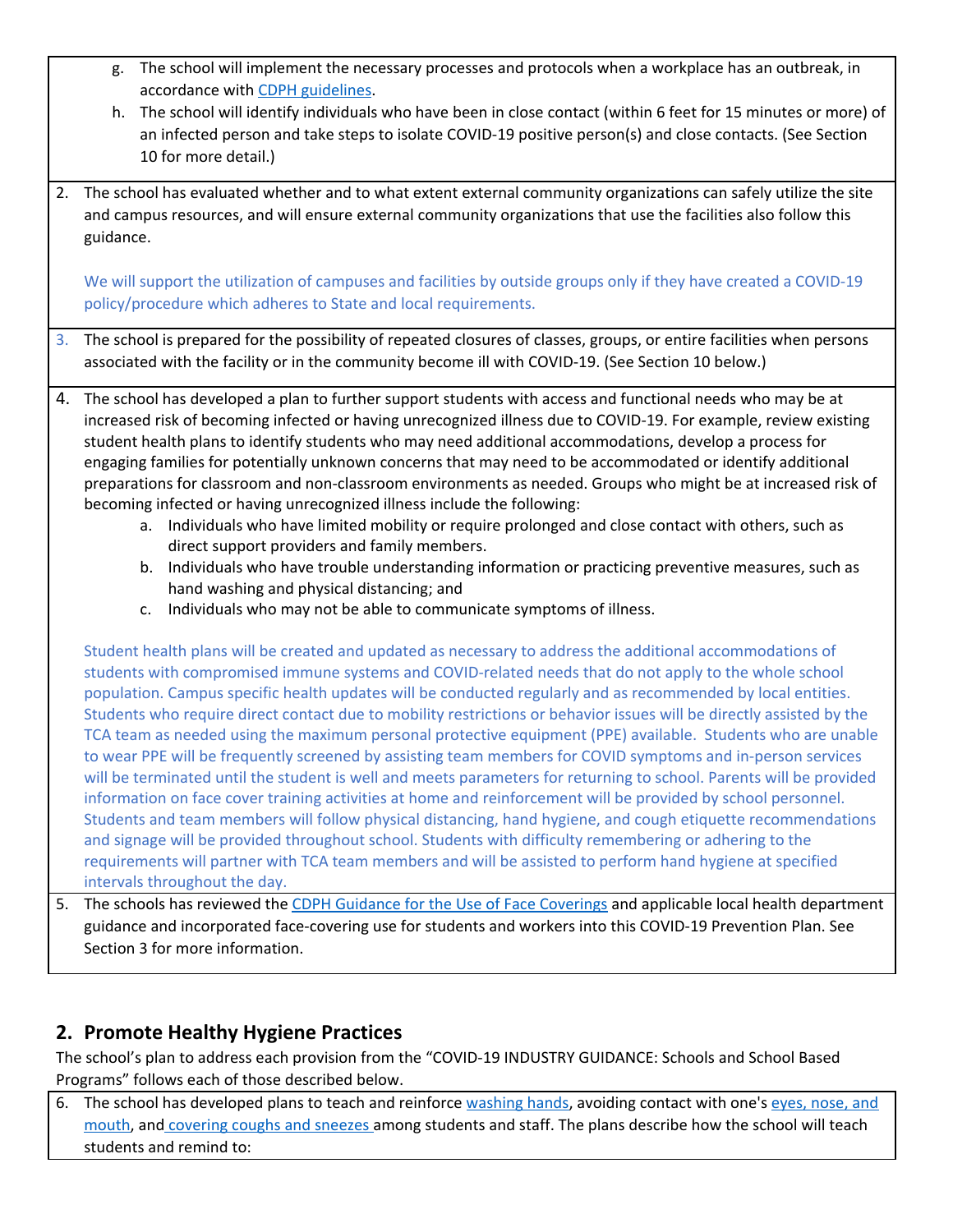|    |                                                                                                                                                                                                                                                    | a. Use a tissue to wipe their nose and to cough/sneeze inside a tissue or their elbow                                                                                                                                                                                                                                                                                                                                                                                                                                                                                                                 |  |  |  |
|----|----------------------------------------------------------------------------------------------------------------------------------------------------------------------------------------------------------------------------------------------------|-------------------------------------------------------------------------------------------------------------------------------------------------------------------------------------------------------------------------------------------------------------------------------------------------------------------------------------------------------------------------------------------------------------------------------------------------------------------------------------------------------------------------------------------------------------------------------------------------------|--|--|--|
|    |                                                                                                                                                                                                                                                    | b. Wash their hands frequently throughout the day, including before and after eating; after<br>coughing or sneezing; after classes where they handle shared items, such as outside recreation,<br>art, or shop; and before and after using the restroom.<br>c. Wash their hands for 20 seconds with soap, rubbing thoroughly after application. Soap products<br>marketed as "antimicrobial" are not necessary or recommended.<br>d. Use fragrance-free hand sanitizer when hand washing is not practicable.                                                                                          |  |  |  |
|    |                                                                                                                                                                                                                                                    | i. Ethyl alcohol-based hand sanitizers are preferred and should be used when there is the<br>potential of unsupervised use by children. Isopropyl hand sanitizers are more toxic<br>when ingested or absorbed in skin.<br>Do not use hand sanitizers that may contain methanol, which can be hazardous when<br>ii.<br>ingested or absorbed.<br>Children under age 9 should use hand sanitizer under adult supervision. Call Poison<br>iii.<br>Control if consumed: 1-800-222-1222.                                                                                                                    |  |  |  |
|    | 1)<br>2)                                                                                                                                                                                                                                           | Training on face coverings, hand washing, and other COVID specific policies will be addressed in 4 ways:<br>A Schoology course will be available to all employees which cover ways to protect yourself and others from<br>catching and spreading COVID-19.<br>The Health and Safety team will send out weekly emails covering COVID-19 topics. All required training<br>mandated in this document will be covered.<br>3) COVID-19 Safety policies and safety requirements will be posted at each site.<br>4) Frequent face to face reminders from teachers to students and from leaders to employees. |  |  |  |
| 7. |                                                                                                                                                                                                                                                    | Consider portable hand washing stations throughout a site and near classrooms to minimize movement and                                                                                                                                                                                                                                                                                                                                                                                                                                                                                                |  |  |  |
|    | congregations in bathrooms to the extent practicable.<br>Currently looking to replace water fountains with hand wash stations where possible.                                                                                                      |                                                                                                                                                                                                                                                                                                                                                                                                                                                                                                                                                                                                       |  |  |  |
|    |                                                                                                                                                                                                                                                    | 8. Develop routines enabling students and staff to regularly wash their hands at staggered intervals.                                                                                                                                                                                                                                                                                                                                                                                                                                                                                                 |  |  |  |
|    |                                                                                                                                                                                                                                                    | COVID-Risk Assessment document describes strategy for hand washing / hand sanitizing.                                                                                                                                                                                                                                                                                                                                                                                                                                                                                                                 |  |  |  |
|    | 9. Ensure adequate supplies to support healthy hygiene behaviors, including soap, tissues, no-touch trashcans, face<br>coverings, and hand sanitizers with at least 60% ethyl alcohol for staff and children who can safely use hand<br>sanitizer. |                                                                                                                                                                                                                                                                                                                                                                                                                                                                                                                                                                                                       |  |  |  |
|    |                                                                                                                                                                                                                                                    | Healthy Hygiene and supplies are covered in the COVID-Risk Assessment document                                                                                                                                                                                                                                                                                                                                                                                                                                                                                                                        |  |  |  |
|    |                                                                                                                                                                                                                                                    | 10. Information contained in the CDPH Guidance for the Use of Face Coverings to staff and families, including<br>the circumstances in which face coverings must be worn and the exemptions, as well as any policies, work<br>rules, and practices the employer has adopted to ensure the use of face coverings.                                                                                                                                                                                                                                                                                       |  |  |  |
|    |                                                                                                                                                                                                                                                    | Specifics about face coverings are covered in the COVID-Risk Assessment document as well as the<br>COVID-PreventionPlan. Face coverings are also covered in the COVID-19 Schoology course.                                                                                                                                                                                                                                                                                                                                                                                                            |  |  |  |
|    |                                                                                                                                                                                                                                                    | 11. Employers must provide and ensure staff use face coverings in accordance with CDPH guidelines and all<br>required protective equipment.                                                                                                                                                                                                                                                                                                                                                                                                                                                           |  |  |  |
|    |                                                                                                                                                                                                                                                    | Please see COVID-PreventionPlan section 3.14                                                                                                                                                                                                                                                                                                                                                                                                                                                                                                                                                          |  |  |  |
|    |                                                                                                                                                                                                                                                    | 12. The school has a sufficient supply of personal protective equipment (PPE) necessary to protect employees.<br>The plans specify the type of PPE needed for tasks performed by employees.                                                                                                                                                                                                                                                                                                                                                                                                           |  |  |  |
|    |                                                                                                                                                                                                                                                    | Please see COVID-PreventionPlan section 3.14. Adequate PPE will be provided at each campus and facility                                                                                                                                                                                                                                                                                                                                                                                                                                                                                               |  |  |  |
|    |                                                                                                                                                                                                                                                    | 13. Strongly recommend that all students and staff be immunized each autumn against influenza unless                                                                                                                                                                                                                                                                                                                                                                                                                                                                                                  |  |  |  |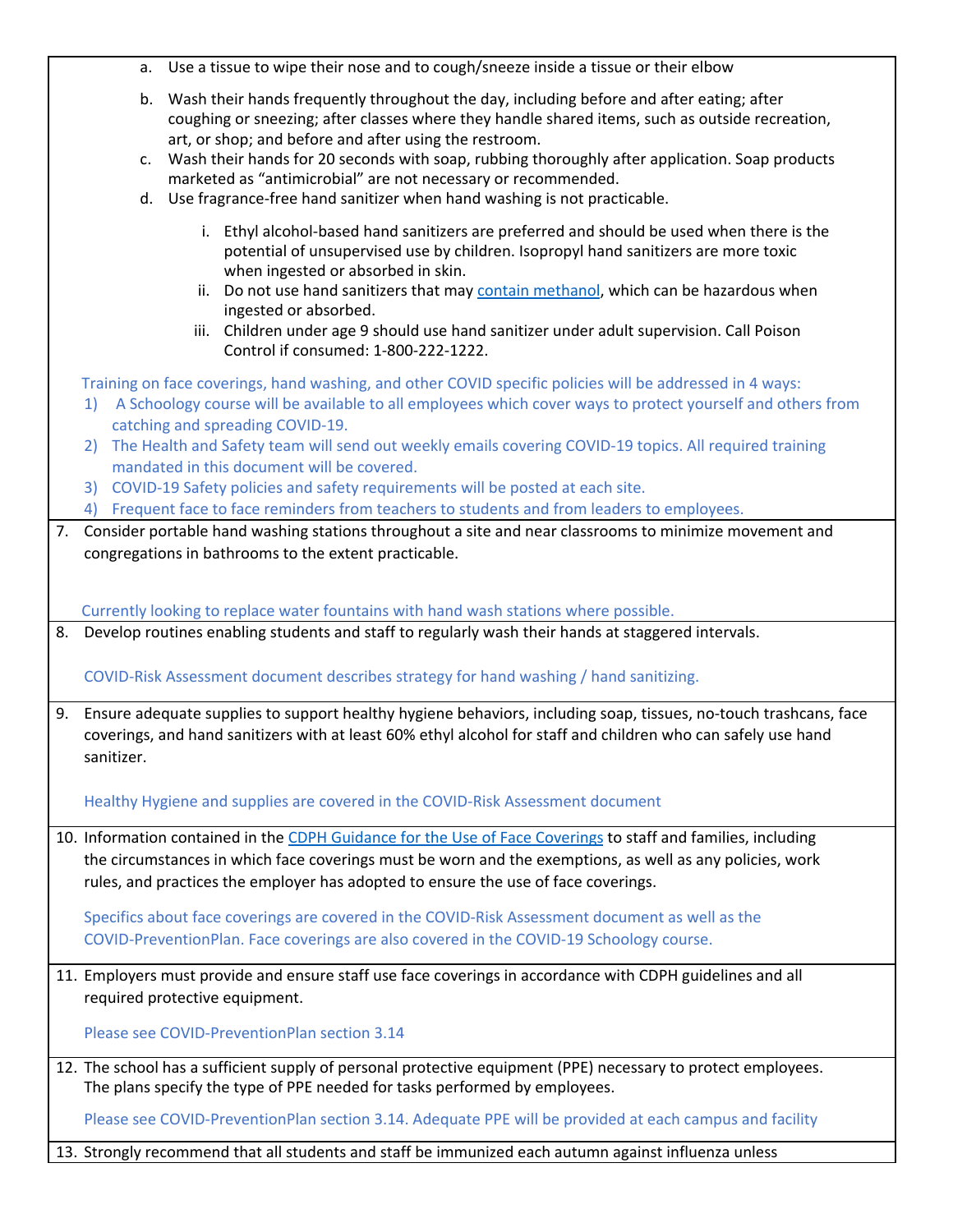contraindicated by personal medical conditions, to help:

- a. Protect the school community
- b. Reduce demands on health care facilities
- c. Decrease illnesses that cannot be readily distinguished from COVID-19 and would therefore trigger extensive measures from the school and public health authorities.

All students and employees will be encouraged to get immunized for influenza via email.

### **3. Face Coverings**

The school's plan to address each provision from the "COVID-19 INDUSTRY GUIDANCE: Schools and School Based Programs" follows each of those described below.

- 14. Face coverings must be used in accordance with CDPH [guidelines](https://www.cdph.ca.gov/Programs/CID/DCDC/CDPH%20Document%20Library/COVID-19/Guidance-for-Face-Coverings_06-18-2020.pdf) unless a person is exempt as explained in the guidelines, particularly in indoor environments, on school buses, and areas where physical distancing alone is not sufficient to prevent disease transmission. Each facility will have adequate PPE equipment for employees, including face masks.
	- a. Teach and reinforce use of face [coverings](https://www.cdc.gov/coronavirus/2019-ncov/prevent-getting-sick/diy-cloth-face-coverings.html), or in limited instances, face shields.
	- b. Students and staff should be frequently reminded not to touch the face covering and to [wash](https://www.cdc.gov/handwashing/index.html) their [hands](https://www.cdc.gov/handwashing/index.html) frequently.
	- c. Information should be provided to all staff and families in the school community on [proper](https://www.cdc.gov/coronavirus/2019-ncov/prevent-getting-sick/diy-cloth-face-coverings.html) use, removal, and washing of cloth face [coverings](https://www.cdc.gov/coronavirus/2019-ncov/prevent-getting-sick/diy-cloth-face-coverings.html).
	- d. Training should also include policies on how people who are exempted from wearing a face covering will be addressed.

Training on face coverings, hand washing, and other COVID specific policies will be addressed in 4 ways:

- 1) A Schoology course will be available to all employees which cover ways to protect yourself and others from catching and spreading COVID-19.
- 2) The Health and Safety team will send out weekly emails covering COVID-19 topics. All required training mandated in this document will be covered.
- 3) COVID-19 Safety policies and safety requirements will be posted at each site.
- 4) Frequent face to face reminders from teachers to students and from leaders to employees.

15. The school's plans regarding students' use of face coverings includes the following elements:

| Age                       | <b>Face Covering Requirement</b> |
|---------------------------|----------------------------------|
| Under 2 years old         | No                               |
| 2 years old $-$ 2nd grade | Strongly encouraged**            |
| 3rd grade – high school   | Yes, unless exempt               |
| $*F$                      |                                  |

rings are strongly encouraged for young children between 2 years old and second grade, if they can be worn properly. A face shield is an acceptable alternative for children in this cohort who cannot wear them properly.

- a. Persons younger than two years old, anyone who has trouble breathing, anyone who is unconscious or incapacitated, and anyone who is otherwise unable to remove the face covering without assistance are exempt from wearing a face covering.
- b. A cloth face covering, or face shield should be removed for meals, snacks, naptime, or outdoor recreation, or when it needs to be replaced. When a cloth face covering is temporarily removed, it should be placed in a clean paper bag (marked with the student's name and date) until it needs to be put on again.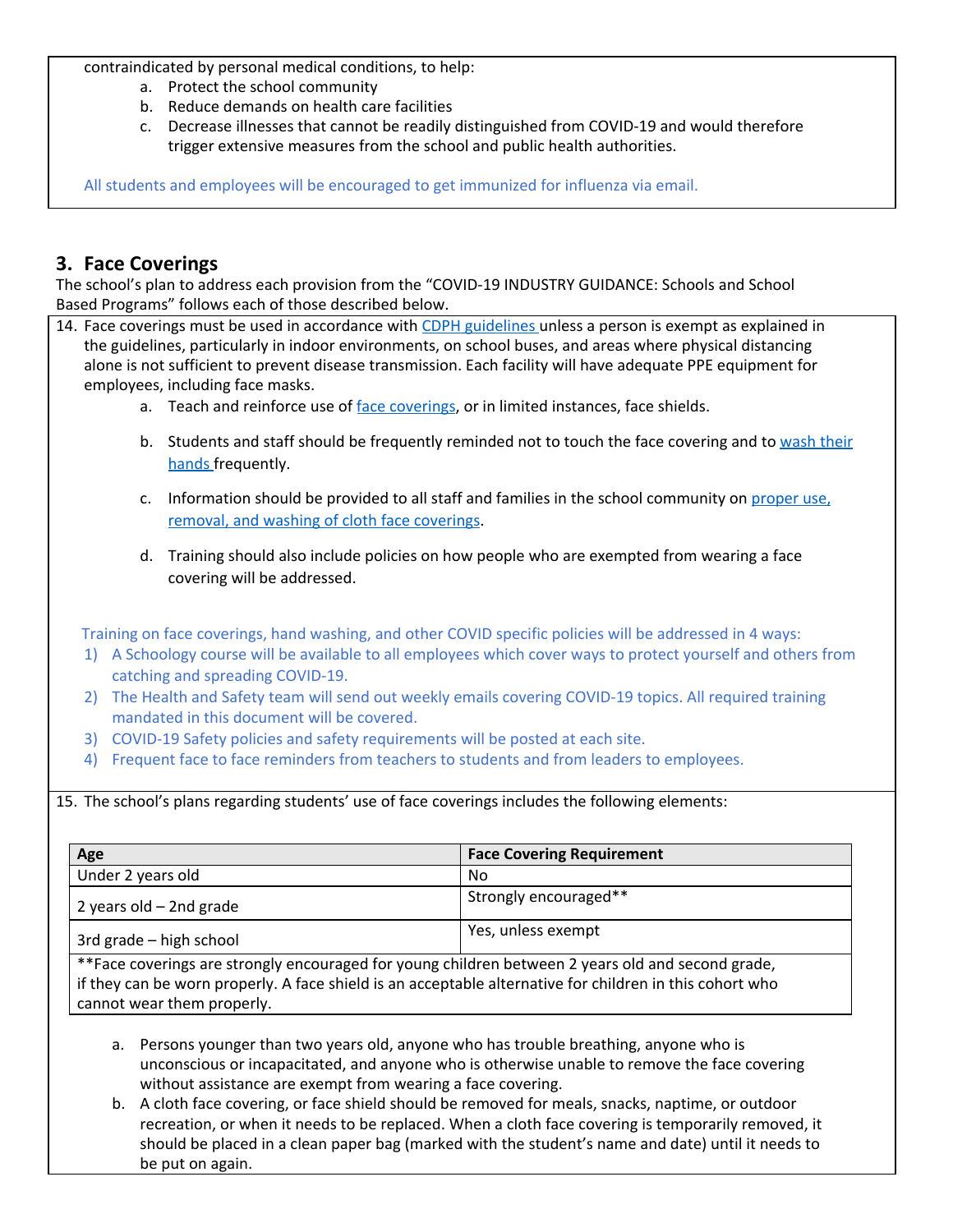c. In order to comply with this guidance, schools must exclude students from campus if they are not exempt from wearing a face covering under CDPH guidelines and refuse to wear one provided by the school. Schools should develop protocols to provide a face covering to students who inadvertently fail to bring a face covering to school to prevent unnecessary exclusions. Schools should offer alternative educational opportunities for students who are excluded from campus.

#### Face coverings are also covered in the COVID-Risk Assessment document

16. The school's plans regarding staff use of face covers includes the following elements:

- a. All staff must use face coverings in accordance with CDPH [guidelines](https://www.cdph.ca.gov/Programs/CID/DCDC/CDPH%20Document%20Library/COVID-19/Guidance-for-Face-Coverings_06-18-2020.pdf) unless Cal/OSHA standards require respiratory protection.
- b. In limited situations where face coverings cannot be used for pedagogical or developmental reasons, (i.e. communicating or assisting young children or those with special needs) a face shield can be used instead of a cloth face covering while in the classroom as long as the wearer maintains physical distance from others, to the extent practicable. Staff must return to wearing a face covering outside of the classroom.
- c. Workers or other persons handling or serving food must use gloves in addition to face coverings. Employers should consider where disposable glove use may be helpful to supplement frequent hand washing or use of hand sanitizer; examples are for workers who are screening others for symptoms or handling commonly touched items.

Face coverings are also covered in the COVID-Risk Assessment document

## **4. Ensure Teacher and Staff Safety**

The school's plan to address each provision from the "COVID-19 INDUSTRY GUIDANCE: Schools and School Based Programs" follows each of those described below.

17. The school's plan to protect teachers and staff includes the following elements:

- a. Ensuring staff maintain physical distancing from each other is critical to reducing transmission between adults.
- b. Ensure that all staff use face coverings in accordance with CDPH guidelines and Cal/OSHA standards.
- c. Support staff who are at higher risk for severe illness or who cannot safely distance from household contacts at higher risk, by providing options such as telework, where appropriate, or teaching in a virtual learning or independent study context.
- d. Conduct all staff meetings, professional development training and education, and other activities involving staff with physical distancing measures in place, or virtually, where physical distancing is a challenge.
- e. Minimize the use of and congregation of adults in staff rooms, break rooms, and other settings.
- f. Implement procedures for daily symptom monitoring for staff.

Reasonable accommodations will be made to support staff at higher risk on a case by case basis. All facilities and campuses have signage informing students and employees to wear proper PPE and to social distance. Regular emails from the Health and Safety team will also remind employees to follow COVID-19 safety practices and procedures.

## **5. Intensify Cleaning, Disinfection, and Ventilation**

The school's plan to address each provision from the "COVID-19 INDUSTRY GUIDANCE: Schools and School Based Programs" follows each of those described below.

18. Consider suspending or modifying use of site resources that necessitate sharing or touching items. For example, consider suspending use of drinking fountains and instead encourage the use of reusable water bottles.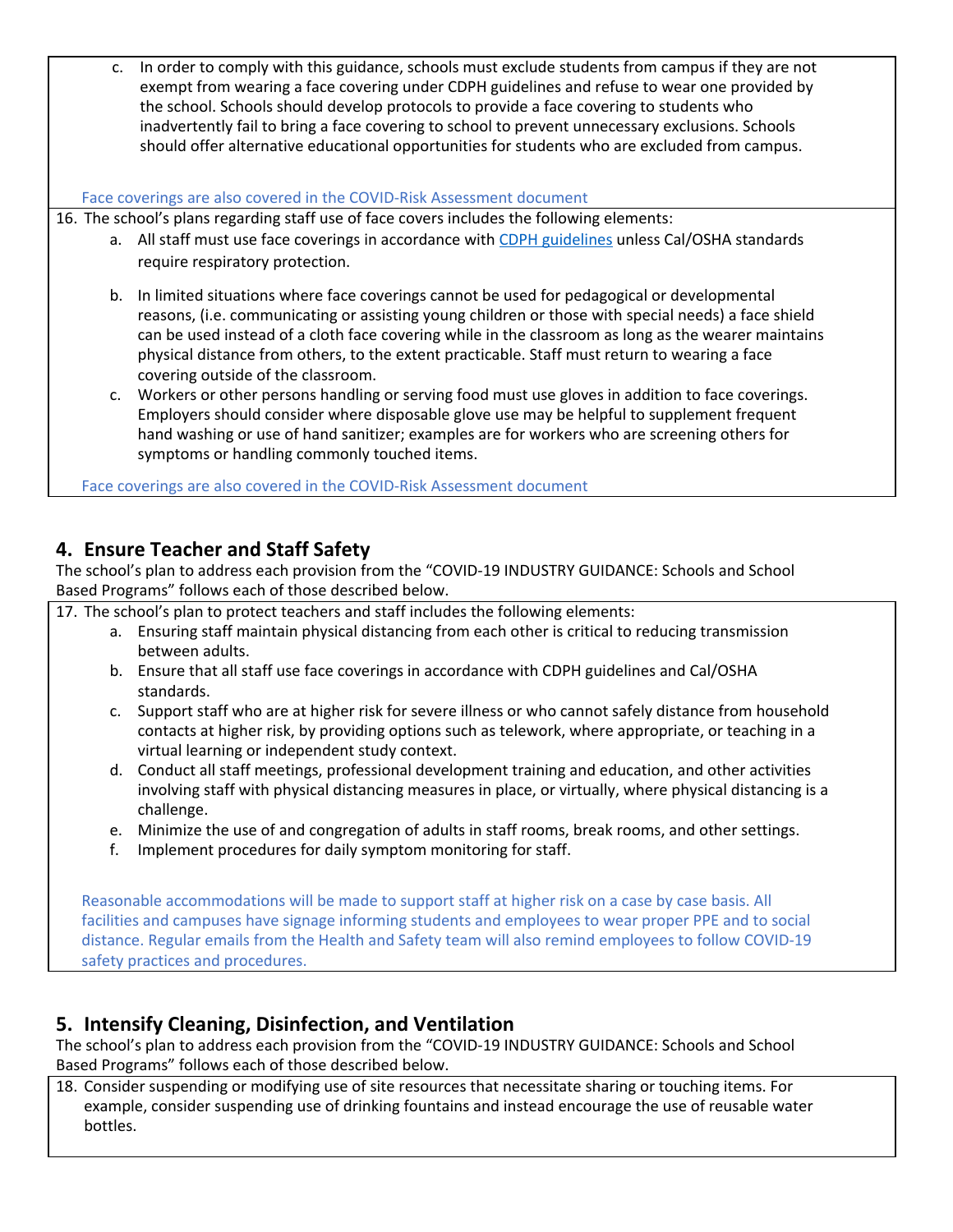| Please see COVID- Risk Assessment document                                                                                                                                                                                                                                                                                                                                                                                                                                                                                                                                                                                                                                                                                                                                                                                                                                                                                                                                                                                                                                                                                                                                                                                                                                                                                   |
|------------------------------------------------------------------------------------------------------------------------------------------------------------------------------------------------------------------------------------------------------------------------------------------------------------------------------------------------------------------------------------------------------------------------------------------------------------------------------------------------------------------------------------------------------------------------------------------------------------------------------------------------------------------------------------------------------------------------------------------------------------------------------------------------------------------------------------------------------------------------------------------------------------------------------------------------------------------------------------------------------------------------------------------------------------------------------------------------------------------------------------------------------------------------------------------------------------------------------------------------------------------------------------------------------------------------------|
| 19. Staff should clean and disinfect frequently touched surfaces at school and on school buses at least daily<br>and, as practicable, these surfaces should be cleaned and disinfected frequently throughout the day by<br>trained custodial staff. Frequently touched surfaces in the school include, but are not limited to:<br>a. Door handles<br>b. Light switches<br>c. Sink handles<br><b>Bathroom surfaces</b><br>d.<br>e. Tables<br>Student desks<br>f.<br>g. Chairs<br>Please see COVID-Risk Assessment document<br>20. Buses should be thoroughly cleaned and disinfected daily and after transporting any individual who is<br>exhibiting symptoms of COVID-19. Drivers should be provided disinfectant wipes and disposable gloves to<br>support disinfection of frequently touched surfaces during the day.<br>N/A                                                                                                                                                                                                                                                                                                                                                                                                                                                                                              |
| 21. Limit use and sharing of objects and equipment, such as toys, games, art supplies and playground                                                                                                                                                                                                                                                                                                                                                                                                                                                                                                                                                                                                                                                                                                                                                                                                                                                                                                                                                                                                                                                                                                                                                                                                                         |
| equipment to the extent practicable. When shared use is allowed, clean and disinfect between uses.<br>Please see COVID-Risk Assessment document                                                                                                                                                                                                                                                                                                                                                                                                                                                                                                                                                                                                                                                                                                                                                                                                                                                                                                                                                                                                                                                                                                                                                                              |
| 22. When choosing disinfecting products, use those approved for use against COVID-19 on the                                                                                                                                                                                                                                                                                                                                                                                                                                                                                                                                                                                                                                                                                                                                                                                                                                                                                                                                                                                                                                                                                                                                                                                                                                  |
| Environmental Protection Agency (EPA)-approved list "N" and follow product instructions.                                                                                                                                                                                                                                                                                                                                                                                                                                                                                                                                                                                                                                                                                                                                                                                                                                                                                                                                                                                                                                                                                                                                                                                                                                     |
| To reduce the risk of asthma and other health effects related to disinfecting, programs should<br>а.<br>select disinfectant products on list N with asthma-safer ingredients (hydrogen peroxide, citric acid<br>or lactic acid) as recommended by the US EPA Design for Environment program.<br>b. Avoid products that contain peroxyacetic (paracetic) acid, sodium hypochlorite (bleach) or<br>quaternary ammonium compounds, which can cause asthma.<br>c. Follow label directions for appropriate dilution rates and contact times. Provide workers training on<br>the chemical hazards, manufacturer's directions, Cal/OSHA requirements for safe use, and as<br>applicable and as required by the Healthy Schools Act.<br>d. Custodial staff and any other workers who clean and disinfect the school site must be equipped<br>with proper protective equipment, including gloves, eye protection, respiratory protection, and<br>other appropriate protective equipment as required by the product instructions. All products must<br>be kept out of children's reach and stored in a space with restricted access.<br>e. Establish a cleaning and disinfecting schedule in order to avoid both under- and over-use of<br>cleaning products.<br>All disinfecting products meeting EPA approved list "N" requirements. |
| 23. Ensure safe and correct application of disinfectant and keep products away from students.                                                                                                                                                                                                                                                                                                                                                                                                                                                                                                                                                                                                                                                                                                                                                                                                                                                                                                                                                                                                                                                                                                                                                                                                                                |
| 24. Ensure proper ventilation during cleaning and disinfecting. Introduce fresh outdoor air as much as<br>possible, for example, by opening windows where practicable. When cleaning, air out the space before<br>children arrive; plan to do thorough cleaning when children are not present. If using air conditioning, use<br>the setting that brings in outside air. Replace and check air filters and filtration systems to ensure<br>optimal air quality.                                                                                                                                                                                                                                                                                                                                                                                                                                                                                                                                                                                                                                                                                                                                                                                                                                                              |
| a. If opening windows poses a safety or health risk (e.g., by allowing pollen in or exacerbating                                                                                                                                                                                                                                                                                                                                                                                                                                                                                                                                                                                                                                                                                                                                                                                                                                                                                                                                                                                                                                                                                                                                                                                                                             |
| asthma symptoms) to persons using the facility, consider alternatives. For example, maximize<br>central air filtration for HVAC systems (targeted filter rating of at least MERV 13).                                                                                                                                                                                                                                                                                                                                                                                                                                                                                                                                                                                                                                                                                                                                                                                                                                                                                                                                                                                                                                                                                                                                        |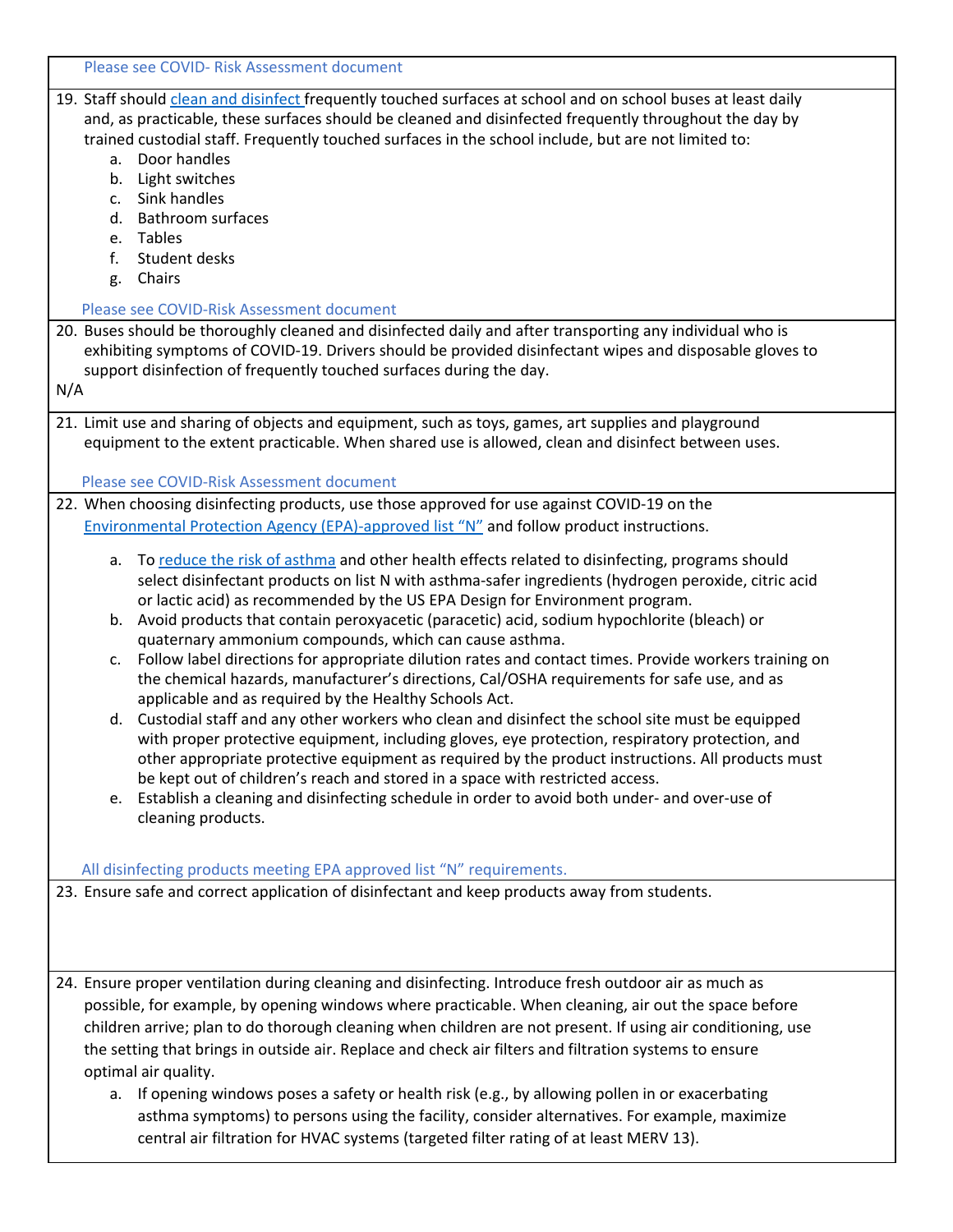Communications from Health and Safety will reinforce good cleaning practices including ventilating spaces when cleaning and disinfecting and will also be covered in Schoology course.

25. Consider installing portable high-efficiency air cleaners, upgrading the building's air filters to the highest efficiency possible, and making other modifications to increase the quantity of outside air and ventilation in classrooms, offices, and other spaces.

All considerations will be made to ensure clean airflow.

26. Take [steps](https://www.cdc.gov/coronavirus/2019-ncov/php/building-water-system.html) to ensure that all water systems and features (for example, drinking fountains and decorative fountains) are safe to use after a prolonged facility shutdown to minimize the risk of [Legionnaires'](https://www.cdc.gov/legionella/index.html) disease and other diseases associated with water.

All precautions listed at the CDC website have been addressed.

## **6. Implementing Distancing Inside and Outside the Classroom**

The school's plan to address each provision from the "COVID-19 INDUSTRY GUIDANCE: Schools and School Based Programs" follows each of those described below.

27. During arrival and departure:

- a. Maximize space between students and between students and the driver on school buses and open windows to the greatest extent practicable.
- b. Minimize contact at school between students, staff, families, and the community at the beginning and end of the school day. Prioritize minimizing contact between adults at all times.
- c. Stagger arrival and drop off-times and locations as consistently as practicable as to minimize scheduling challenges for families.
- d. Designate routes for entry and exit, using as many entrances as feasible. Put in place other protocols to limit direct contact with others as much as practicable.
- e. Implement health screenings of students and staff upon arrival at school.
- f. Ensure each bus is equipped with extra unused face coverings on school buses for students who may have inadvertently failed to bring one.

Processes for arrival and departure are covered in the COVID-Risk Assessment document.

#### 28. In-classroom spaces:

- a. To reduce possibilities for infection, students must remain in the same space and in cohorts as small and consistent as practicable, including for recess and lunch. Keep the same students and teacher or staff with each group, to the greatest extent practicable.
- b. Prioritize the use and maximization of outdoor space for activities where practicable.
- c. Minimize movement of students and teachers or staff as much as practicable. For example, consider ways to keep teachers with one group of students for the whole day. In secondary schools or in situations where students have individualized schedules, plan for ways to reduce mixing among cohorts and to minimize contact.
- d. Maximize space between seating and desks. Distance teacher and other staff desks at least 6 feet away from student desks. Consider ways to establish separation of students through other means if practicable, such as, 6 feet between desks, where practicable, partitions between desks, markings on classroom floors to promote distancing, or arranging desks in a way that minimizes face-to-face contact.
- e. Consider redesigning activities for smaller groups and rearranging furniture and play spaces to maintain separation.
- f. Staff should develop instructions for maximizing spacing and ways to minimize movement in both indoor and outdoor spaces that are easy for students to understand and are developmentally appropriate.
- g. Activities where there is increased likelihood for transmission from contaminated exhaled droplets, such as band and choir practice and performances, are not permitted.
- h. Activities that involve singing must only take place outdoors.
- i. Implement procedures for turning in assignments to minimize contact.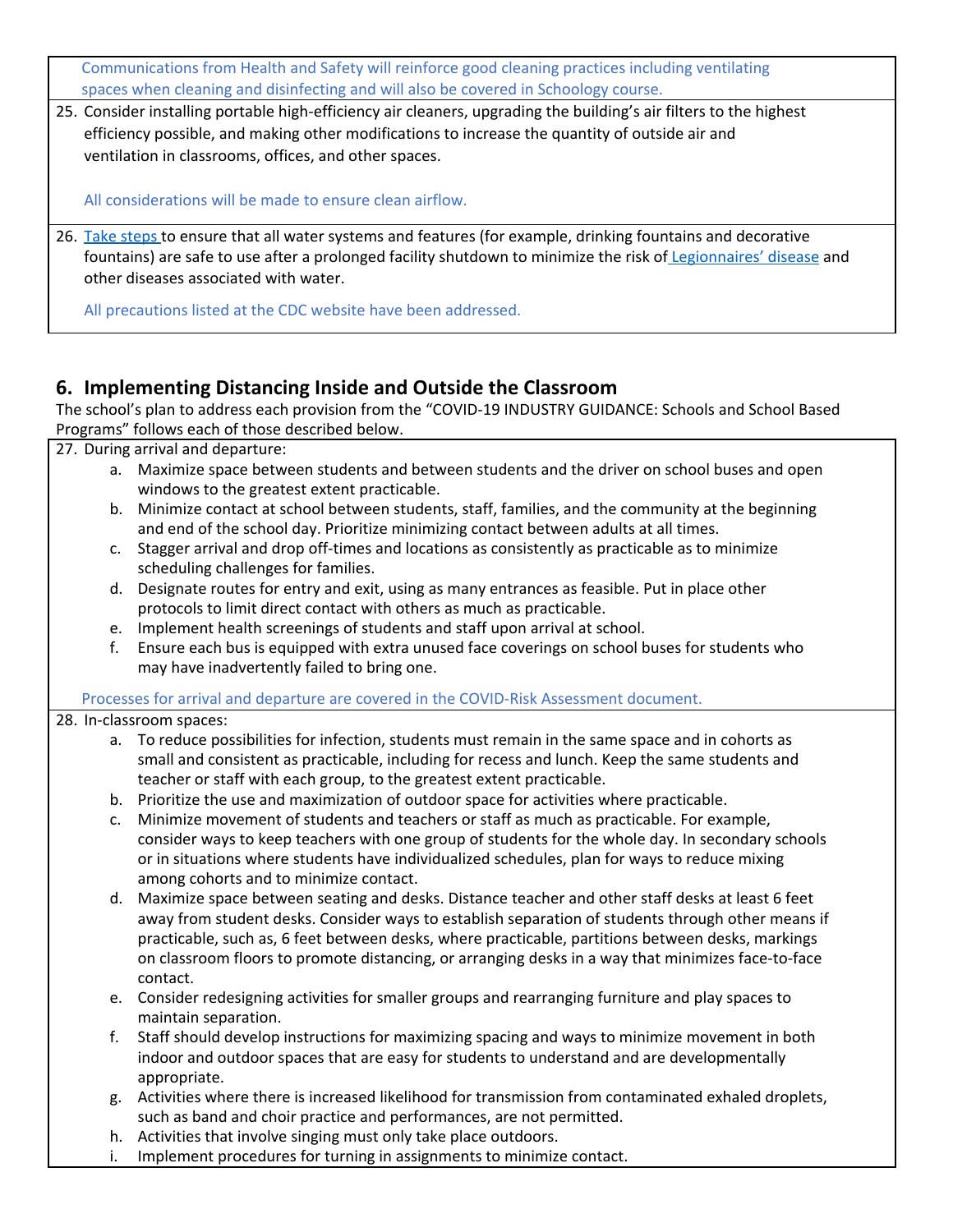j. Consider using privacy boards or clear screens to increase and enforce separation between staff and students.

#### Processes for classroom COVID processes are covered in the COVID-Risk Assessment document.

29. In non-classroom spaces:

- a. Limit nonessential visitors, volunteers, and activities involving other groups at the same time.
- b. Limit communal activities where practicable. Alternatively, stagger use, properly space occupants and disinfect in between uses.
- c. Consider use of non-classroom space for instruction, including regular use of outdoor space, weather permitting. For example, consider part-day instruction outside.
- d. Minimize congregate movement through hallways as much as practicable. For example, establish more ways to enter and exit a campus, create staggered passing times when necessary or when students cannot stay in one room and create guidelines on the floor that students can follow to enable physical distancing while passing. In addition, schools can consider eliminating the use of lockers and moving to block scheduling, which supports the creation of cohort groups and reduces changes of classrooms.
- e. Serve meals outdoors or in classrooms instead of cafeterias or group dining rooms where practicable. Where cafeterias or group dining rooms must be used, keep students together in their cohort groups, ensure physical distancing, and consider assigned seating. Serve individually plated or bagged meals. Avoid sharing of foods and utensils and buffet or family-style meals.
- f. Consider holding recess activities in separated areas designated by class.

Processes for non-classroom space activities COVID processes are covered in the COVID-Risk Assessment document.

#### 30. For sports and extracurricular activities: (Updated August 3, 2020)

- a. Outdoor and indoor sporting events, assemblies, dances, rallies, field trips, and other activities that require close contact or that would promote congregating are not permitted at this time. For example, tournaments, events, or competitions, regardless of whether teams are from the same school or from different schools, counties, or states are not permitted at this time.
- b. Youth sports and physical education are permitted only when the following can be maintained: (1) physical distancing of at least six feet; and (2) a stable cohort, such as a class, that limits the risks of transmission (*see CDC Guidance on Schools and [Cohorting](https://www.cdc.gov/coronavirus/2019-ncov/community/schools-childcare/prepare-safe-return.html)). Activities should take place outside to the maximum extent practicable.*
- c. For sports that cannot be conducted with sufficient distancing or cohorting, only physical conditioning and training is permitted and **ONLY** where physical distancing can be maintained. Conditioning and training should focus on individual skill building (*e.g.*, running drills and body weight resistance training) and should take place outside, where practicable. Indoor physical conditioning and training is allowed only in counties where gyms and fitness centers are allowed to operate indoors.
- d. Avoid equipment sharing, and if unavoidable, clean and disinfect shared equipment between use by different people to reduce the risk of COVID-19 spread.
- e. Consistent with guidance for gyms and fitness facilities, cloth face coverings must be worn during indoor physical conditioning and training or physical education classes (except when showering). Activities that require heavy exertion should be conducted outside in a physically distanced manner without face coverings. Activities conducted inside should be those that do not require heavy exertion and can be done with a face covering. Players should take a break from exercise if any difficulty in breathing is noted and should change their mask or face covering if it becomes wet and sticks to the player's face and obstructs breathing. Masks that restrict airflow under heavy exertion (such as N-95 masks) are not advised for exercise.
- f. Youth sports programs and schools should provide information to parents or guardians regarding this and related guidance, along with the safety measures that will be in place in these settings with which parents or guardians must comply.
- g. Activities where there is increased likelihood for transmission from contaminated exhaled droplets such as band and choir practice and performances are not permitted.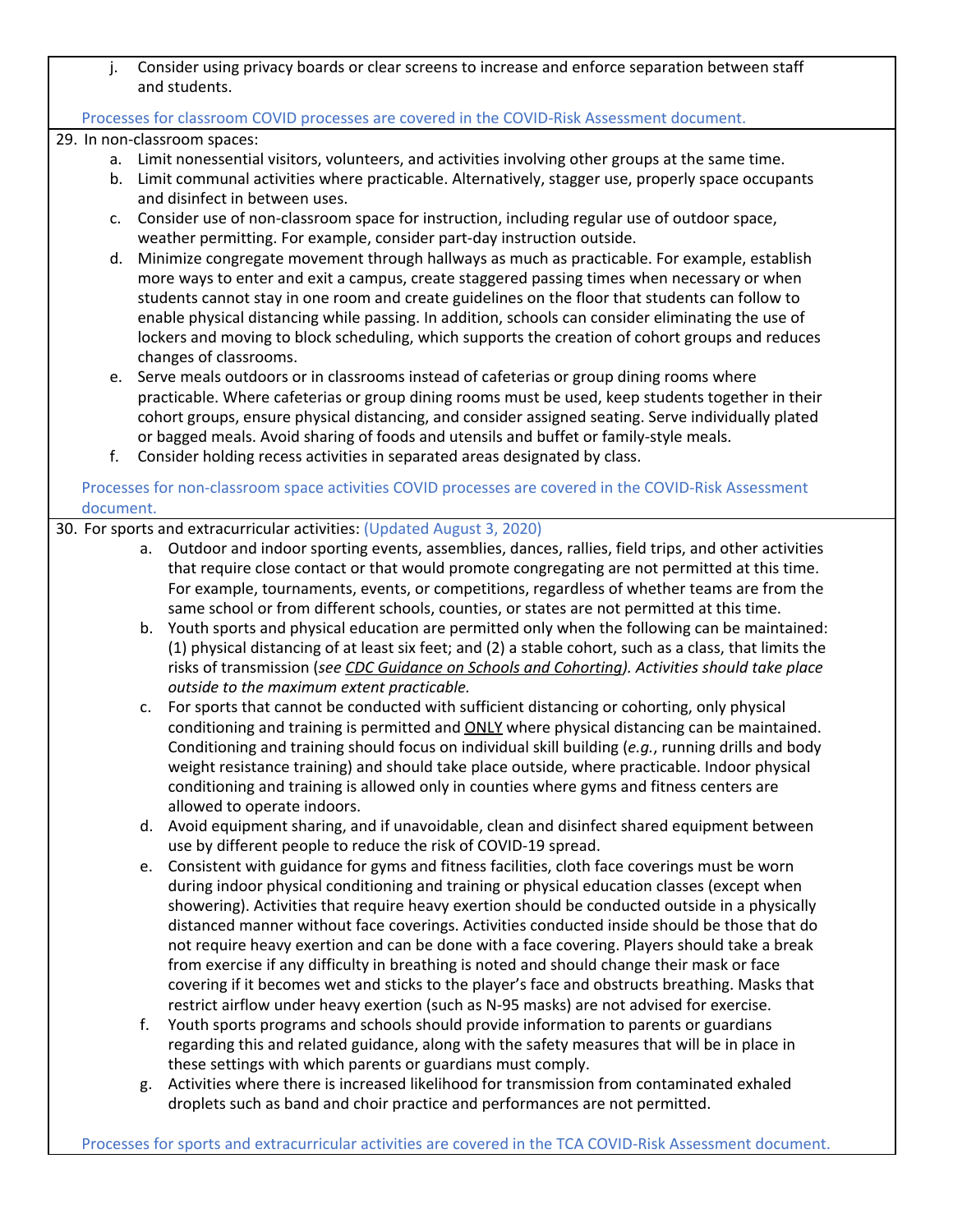## **7. Limit Sharing**

The school's plan to address each provision from the "COVID-19 INDUSTRY GUIDANCE: Schools and School Based Programs" follows each of those described below.

31. Keep each child's belongings separated and in individually labeled storage containers, cubbies, or areas. Ensure belongings are taken home each day to be cleaned.

Please see COVID-Risk Assessment document.

32. Ensure adequate supplies to minimize sharing of high-touch materials (art supplies, equipment, etc.) to the extent practicable or limit use of supplies and equipment to one group of children at a time and clean and disinfect between uses.

Please see COVID-Risk Assessment document.

33. Avoid sharing electronic devices, clothing, toys, books, and other games or learning aids as much as practicable. Where sharing occurs, clean and disinfect between uses.

Please see COVID-Risk Assessment document.

## **8. Train All Staff and Educate Families**

The school's plan to address each provision from the "COVID-19 INDUSTRY GUIDANCE: Schools and School Based Programs" follows each of those described below.

34. Train all staff and provide educational materials to families in the following safety actions:

- a. Enhanced sanitation practices
- b. Physical distancing guidelines and their importance
- c. Proper use, removal, and washing of face [coverings](https://www.cdc.gov/coronavirus/2019-ncov/prevent-getting-sick/diy-cloth-face-coverings.html)
- d. Screening practices
- e. How COVID-19 is spread
- f. COVID-19 specific [symptom](https://www.cdc.gov/coronavirus/2019-ncov/symptoms-testing/symptoms.html) identification
- g. Preventing the spread of COVID-19 if you are sick, including the importance of not coming to work if staff members have symptoms, or if they or someone they live with has been diagnosed with COVID-19.
- h. For workers, COVID-19 specific [symptom](https://www.cdc.gov/coronavirus/2019-ncov/symptoms-testing/symptoms.html) identification and when to seek medical attention
- i. The employer's plan and procedures to follow when children or adults become sick at school.
- j. The employer's plan and procedures to protect workers from COVID-19 illness.

Training on face coverings, hand washing, and other COVID specific policies will be addressed in 4 ways:

- 1) A Schoology course will be available to all employees which cover ways to protect yourself and others from catching and spreading COVID-19.
- 2) The Health and Safety team will send out weekly emails covering COVID-19 topics. All required training mandated in this document will be covered.
- 3) COVID-19 Safety policies and safety requirements will be posted at each site.
- 4) Frequent face to face reminders from teachers to students and from leaders to employees.
- 35. Consider conducting the training and education virtually, or, if in person, ensure a minimum of 6-foot distancing is maintained.

Training on face coverings, hand washing, and other COVID specific policies will be addressed in 4 ways:

- 1) A Schoology course will be available to all employees which cover ways to protect yourself and others from catching and spreading COVID-19.
- 2) The Health and Safety team will send out weekly emails covering COVID-19 topics. All required training mandated in this document will be covered.
- 3) COVID-19 Safety policies and safety requirements will be posted at each site.
- 4) Frequent face to face reminders from teachers to students and from leaders to employees.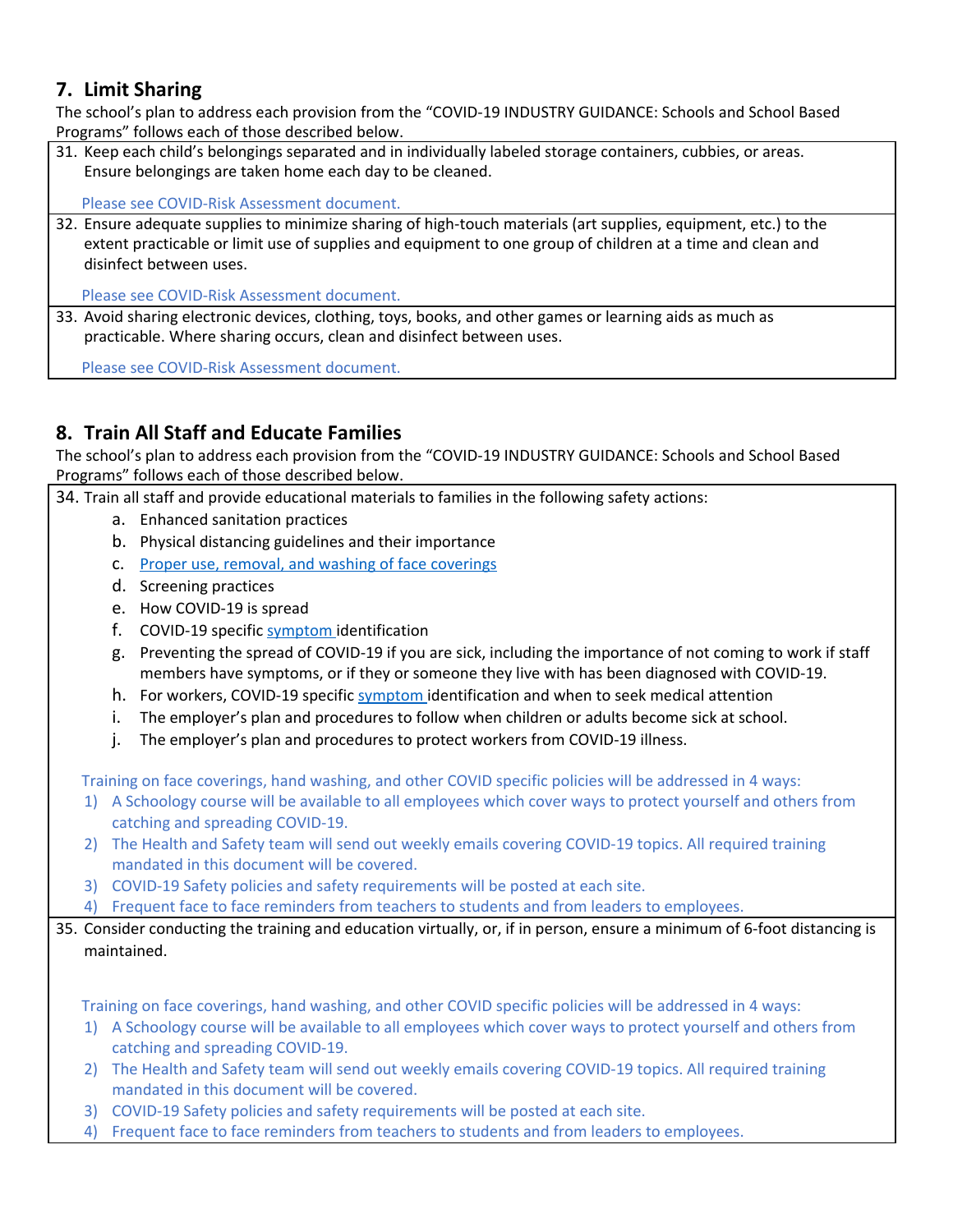## **9. Check for Signs and Symptoms**

The school's plan to address each provision from the "COVID-19 INDUSTRY GUIDANCE: Schools and School Based Programs" follows each of those described below.

36. Prevent discrimination against students who (or whose families) were or are diagnosed with COVID-19 or who are perceived to be a COVID-19 risk.

Please see COVID-IsolationAndReporting

37. Actively encourage staff and students who are sick or who have recently had close [contact](https://www.cdc.gov/coronavirus/2019-ncov/php/public-health-recommendations.html) with a person with COVID-19 to stay home. Develop policies that encourage sick staff and students to stay at home without fear of reprisal, and ensure staff, students and students' families are aware of these policies.

Please see COVID-IsolationAndReporting. All hands training via Zoom and emails.

38. Implement screening and other procedures for all staff and students entering the facility.

Please see COVID-IsolationAndReporting

39. Conduct visual wellness checks of all students or establish procedures for parents to monitor at home. If checking temperatures, use a no-touch thermometer.

Please see COVID-IsolationAndReporting and COVID-Risk Assessment document.

40. Ask all individuals if they or anyone in their home is exhibiting COVID-19 [symptoms](https://www.cdc.gov/coronavirus/2019-ncov/symptoms-testing/symptoms.html).

Please see COVID-IsolationAndReporting and COVID-Risk Assessment document.

41. Make available and encourage use of hand-washing stations or hand sanitizer.

Please see COVID-Risk Assessment document.

42. Document/track incidents of possible exposure and notify local health officials, staff, and families immediately of any exposure to a positive case of COVID-19 at school while maintaining confidentiality, as required under FERPA and state law related to privacy of educational records. Additional guidance can be found [here.](https://studentprivacy.ed.gov/sites/default/files/resource_document/file/FERPA%20and%20Coronavirus%20Frequently%20Asked%20Questions.pdf) As noted in Section 11 below, the staff liaison can serve a coordinating role to ensure prompt and responsible notification.

Please see COVID-IsolationAndReporting document.

43. If a student is exhibiting symptoms of COVID-19, staff should communicate with the parent/caregiver and refer to the student's health history form and/or emergency card.

Please see COVID-IsolationAndReporting document.

44. Monitor staff and students throughout the day for signs of illness; send home students and staff with a fever of 100 degrees (per San Diego County public health order) or higher, cough, or other COVID-19 [symptoms.](https://www.cdc.gov/coronavirus/2019-ncov/symptoms-testing/symptoms.html)

Please see COVID-IsolationAndReporting document.

45. Policies should not penalize students and families for missing class.

Please see COVID-IsolationAndReporting document.

## **10. Plan for When a Staff Member, Child or Visitor Becomes Sick**

The school's plan to address each provision from the "COVID-19 INDUSTRY GUIDANCE: Schools and School Based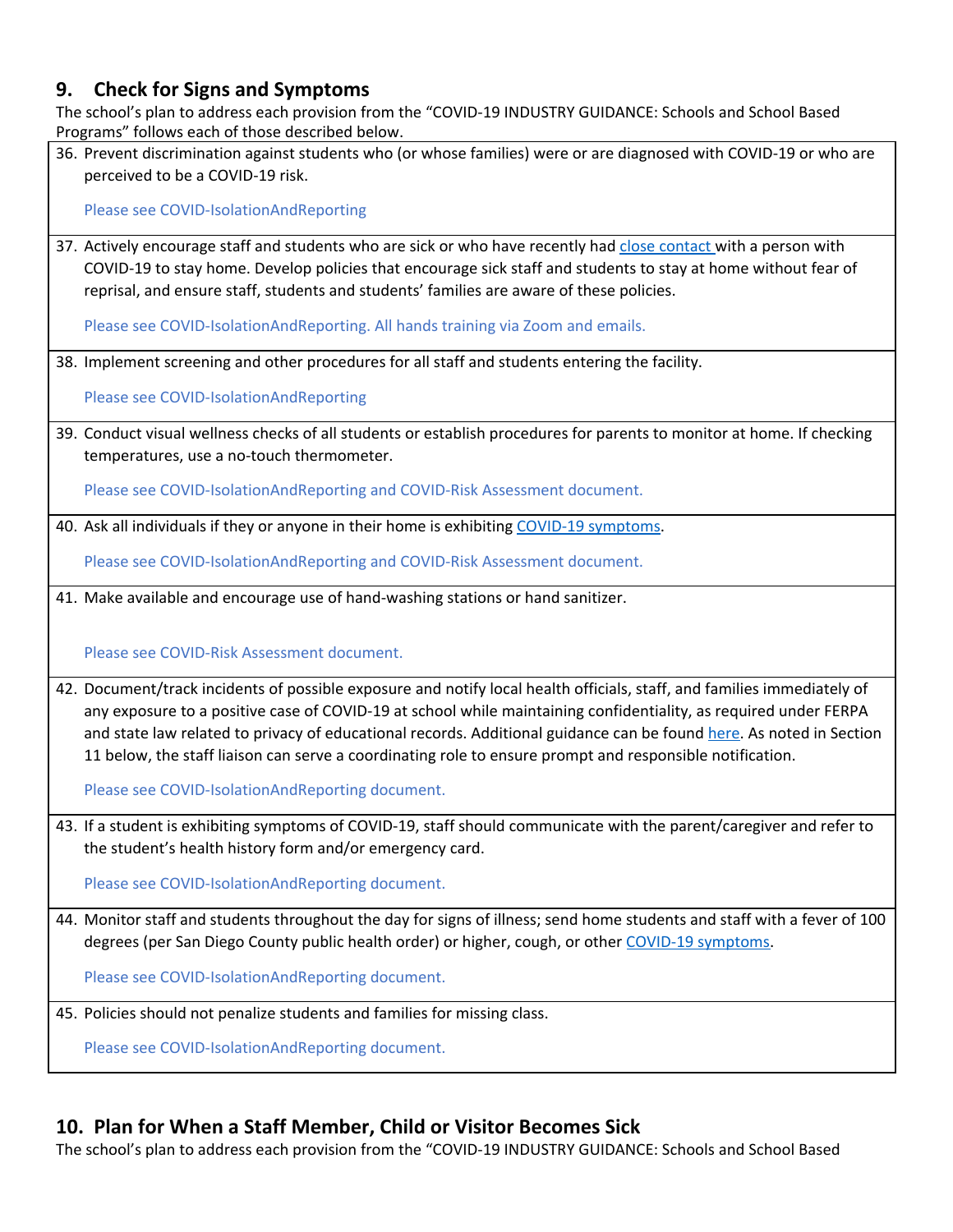Programs" follows each of those described below.

46. Work with school administrators, nurses, and other healthcare providers to identify an isolation room or area to separate anyone who exhibits symptoms of COVID-19.

Please see COVID-IsolationAndReporting document.

47. Any students or staff exhibiting symptoms should immediately be required to wear a face covering and be required to wait in an isolation area until they can be transported home or to a healthcare facility, as soon as practicable.

Please see COVID-IsolationAndReporting document.

- 48. Establish procedures to arrange for safe transport home or to a healthcare facility, as appropriate, when an individual is exhibiting COVID-19 symptoms:
	- a. Fever
	- b. Cough
	- c. Shortness of breath or difficulty breathing
	- d. Chills
	- e. Repeated shaking with chills
	- f. Fatigue
	- g. Muscle pain
	- h. Headache
	- i. Sore throat
	- j. Congestion or runny nose
	- k. Nausea or vomiting
	- l. Diarrhea
	- m. New loss of taste or smell

Please see COVID-IsolationAndReporting document

49. For serious injury or illness, call 9-1-1 without delay. Seek medical attention if COVID-19 symptoms become severe, including persistent pain or pressure in the chest, confusion, or bluish lips or face. Updates and further details are available on CDC's [webpage.](https://www.cdc.gov/coronavirus/2019-ncov/symptoms-testing/symptoms.html)

Please see COVID-IsolationAndReporting document.

50. Notify local health officials immediately of any positive case of COVID-19, and exposed staff and families as relevant while maintaining confidentiality as required by state and federal laws. Additional guidance can be found [here](https://studentprivacy.ed.gov/sites/default/files/resource_document/file/FERPA%20and%20Coronavirus%20Frequently%20Asked%20Questions.pdf).

Please see COVID-IsolationAndReporting document.

51. Close off areas used by any individual suspected of being infected with the virus that causes COVID-19 and do not use before cleaning and disinfection. To reduce risk of exposure, wait 24 hours before you clean and [disinfect.](https://www.cdc.gov/coronavirus/2019-ncov/community/organizations/cleaning-disinfection.html) If it is not possible to wait 24 hours, wait as long as practicable. Ensure a safe and correct [application](https://www.epa.gov/sites/production/files/2020-04/documents/disinfectants-onepager.pdf) of disinfectants using personal protective equipment and ventilation recommended for cleaning. Keep disinfectant products away from students.

Please see COVID-IsolationAndReporting document.

52. Advise sick staff members and students not to return until they have met CDC criteria to discontinue [home](https://www.cdc.gov/coronavirus/2019-ncov/if-you-are-sick/steps-when-sick.html) [isolation](https://www.cdc.gov/coronavirus/2019-ncov/if-you-are-sick/steps-when-sick.html), including at least three days with no fever, symptoms have improved and at least 10 days since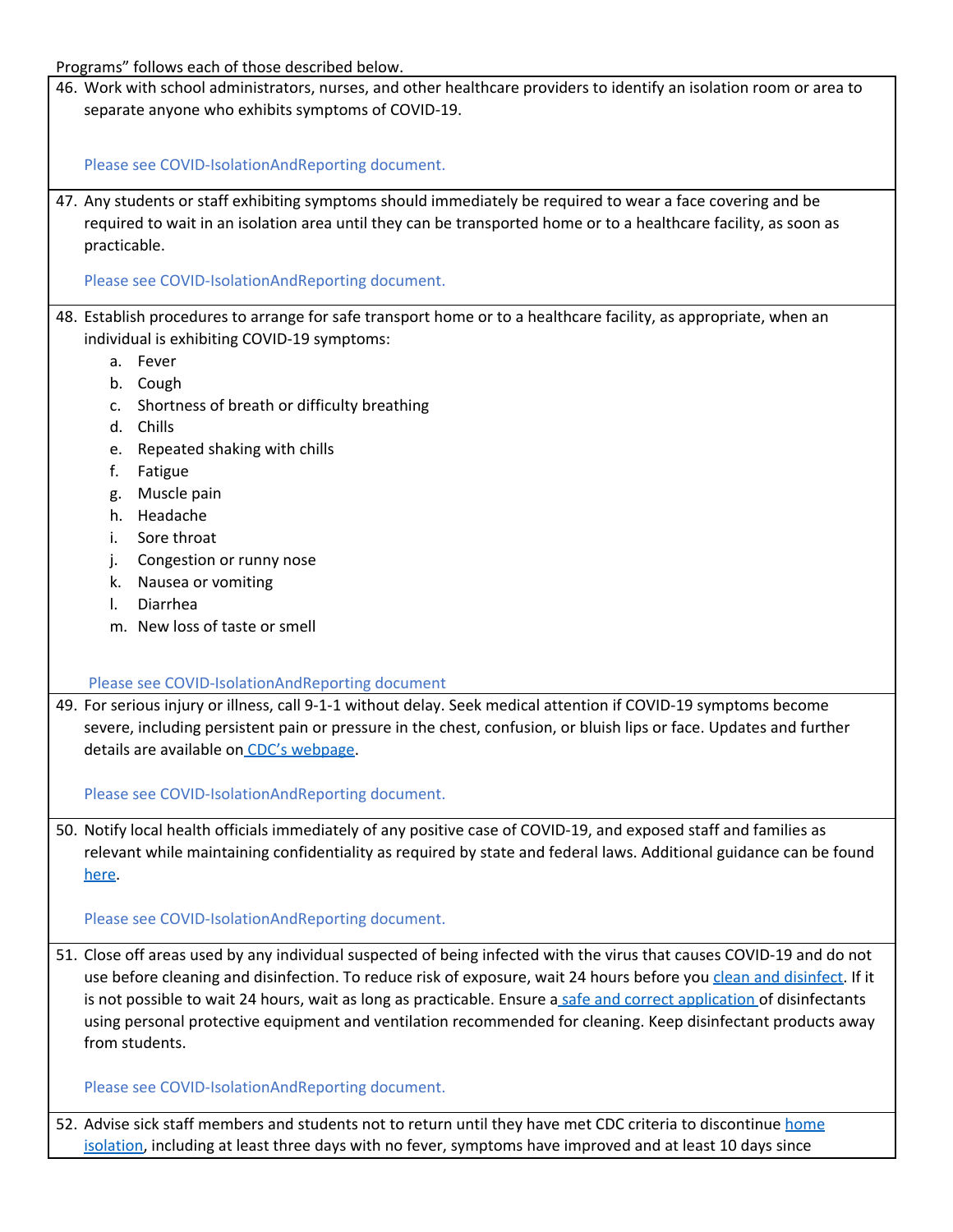symptoms first appeared.

Please see COVID-IsolationAndReporting document.

53. Ensure that students, including students with disabilities, have access to instruction when out of class, as required by federal and state law.

As an Independent Study Charter School all student lessons are available through our online digital learning management tools.

54. Schools should offer distance learning based on the unique circumstances of each student who would be put at-risk by an in-person instructional model. For example, students with a health condition, students with family members with a health condition, students who cohabitate or regularly interact with high-risk individuals, or are otherwise identified as "at-risk" by the parents or guardian, are students whose circumstances merit coffering distances learning.

As an Independent Study Charter School all student lessons are available through our online digital learning management tools.

55. Implement the necessary processes and protocols when a school has an outbreak, in accordance with [CDPH](https://www.cdph.ca.gov/Programs/CID/DCDC/Pages/COVID-19/Workplace-Outbreak-Employer-Guidance.aspx) [guidelines](https://www.cdph.ca.gov/Programs/CID/DCDC/Pages/COVID-19/Workplace-Outbreak-Employer-Guidance.aspx).

Please see COVID-IsolationAndReporting document.

56. Investigate the COVID-19 illness and exposures and determine if any work-related factors could have contributed to risk of infection. Update protocols as needed to prevent further cases.

Please see COVID-IsolationAndReporting document.

57. Update protocols as needed to prevent further cases. See the CDPH guidelines, [Responding](https://www.cdph.ca.gov/Programs/CID/DCDC/Pages/COVID-19/Workplace-Outbreak-Employer-Guidance.aspx) to COVID-19 in the [Workplace](https://www.cdph.ca.gov/Programs/CID/DCDC/Pages/COVID-19/Workplace-Outbreak-Employer-Guidance.aspx), which are incorporated into this guidance and contain detailed recommendations for establishing a plan to identify cases, communicating with workers and other exposed persons, and conducting and assisting with contact tracing.

See item 1e above and please see COVID-IsolationAndReporting document.

## **11. Maintain Healthy Operations**

The school's plan to address each provision from the "COVID-19 INDUSTRY GUIDANCE: Schools and School Based Programs" follows each of those described below.

58. The school has plans that describe how it will:

- a. Monitor staff absenteeism and have a roster of trained back-up staff where available.
- b. Monitor the types of illnesses and symptoms among your students and staff to help isolate them promptly as needed.
- c. Designate a staff liaison or liaisons to be responsible for responding to COVID-19 concerns. Workers should know who they are and how to contact them. The liaison should be trained to coordinate the documentation and tracking of possible exposure, in order to notify local health officials, staff and families in a prompt and responsible manner.
- d. Maintain communication systems that allow staff and families to self- report symptoms and receive prompt notifications of exposures and closures, while maintaining confidentiality, as required by FERPA and state law related to privacy of educational records. Additional guidance can be found here.
- e. Consult with local health departments if routine testing is being considered by a local educational agency.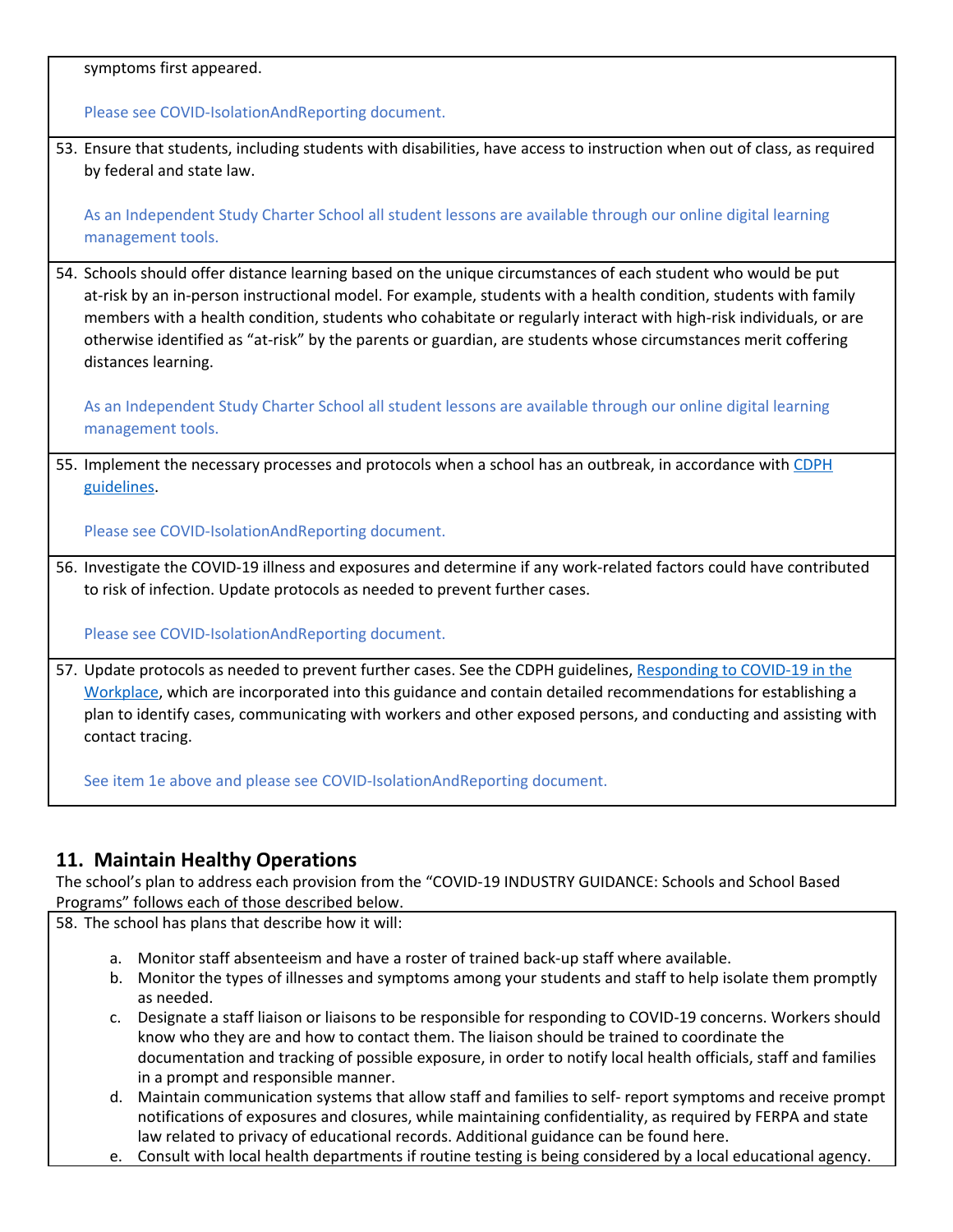The role of providing routine systematic testing of staff or students for COVID-19 (e.g., PCR swab testing for acute infection, or presence of antibodies in serum after infection) is currently unclear.

f. Support students who are at higher risk for severe illness or who cannot safely distance from household contacts at higher risk, by providing options such as virtual learning or independent study.

## **12. Considerations for Reopening and Partial or Total Closures**

The school's plan to address each provision from the "COVID-19 INDUSTRY GUIDANCE: Schools and School Based Programs" follows each of those described below.

59. Check state and local orders and health department notices daily about transmission in the area or closures and adjust operations accordingly.

Please see COVID-IsolationAndReporting document.

60. When a student, teacher, or staff member tests positive for COVID-19 and had exposed others at the school, refer to the CDPH [Framework](https://www.cdph.ca.gov/Programs/CID/DCDC/CDPH%20Document%20Library/COVID-19/Schools%20Reopening%20Recommendations.pdf) for K-12 Schools, and implement the following steps:

- a. In consultation with the local public health department, the appropriate school official may decide whether school closure versus cleaning and quarantine of exposed persons or other intervention is warranted, including the length of time necessary, based on the risk level within the specific community as determined by the local public health officer.
- b. Close off the classroom or office where the patient was based and do not use these areas until after cleaning and disinfection. Wait at least 24 hours before cleaning and disinfecting. If 24 hours is not feasible, wait as long as possible.
- c. Additional areas of the school visited by the COVID-19 positive individual may also need to be closed temporarily for cleaning and disinfection.
- d. Implement communication plans for exposure at school and potential school closures to include outreach to students, parents, teachers, staff, and the community.
- e. Include information for staff regarding labor laws, information regarding Disability Insurance, Paid Family Leave and Unemployment Insurance, as applicable to schools. See additional information on [government](https://www.labor.ca.gov/coronavirus2019/#chart) programs supporting sick leave and worker's [compensation](https://www.labor.ca.gov/coronavirus2019/#chart) for COVID-19, including worker's sick leave rights under the Families First [Coronavirus](https://www.dol.gov/agencies/whd/pandemic/ffcra-employee-paid-leave) Response Act and employee's rights to workers' compensation benefits and presumption of the work-relatedness of COVID-19 pursuant to the [Governor's](https://www.gov.ca.gov/wp-content/uploads/2020/05/5.6.20-EO-N-62-20-text.pdf) Executive Order [N-62-20,](https://www.gov.ca.gov/wp-content/uploads/2020/05/5.6.20-EO-N-62-20-text.pdf) while that Order is in effect.
- f. Provide guidance to parents, teachers and staff reminding them of the importance of community physical distancing measures while a school is closed, including discouraging students or staff from gathering elsewhere.
- g. Develop a plan for continuity of education. Consider in that plan how to also continue nutrition and other services provided in the regular school setting to establish alternate mechanisms for these services to continue.
- h. Maintain regular communications with the local public health department.

Please see COVID-IsolationAndReporting document.